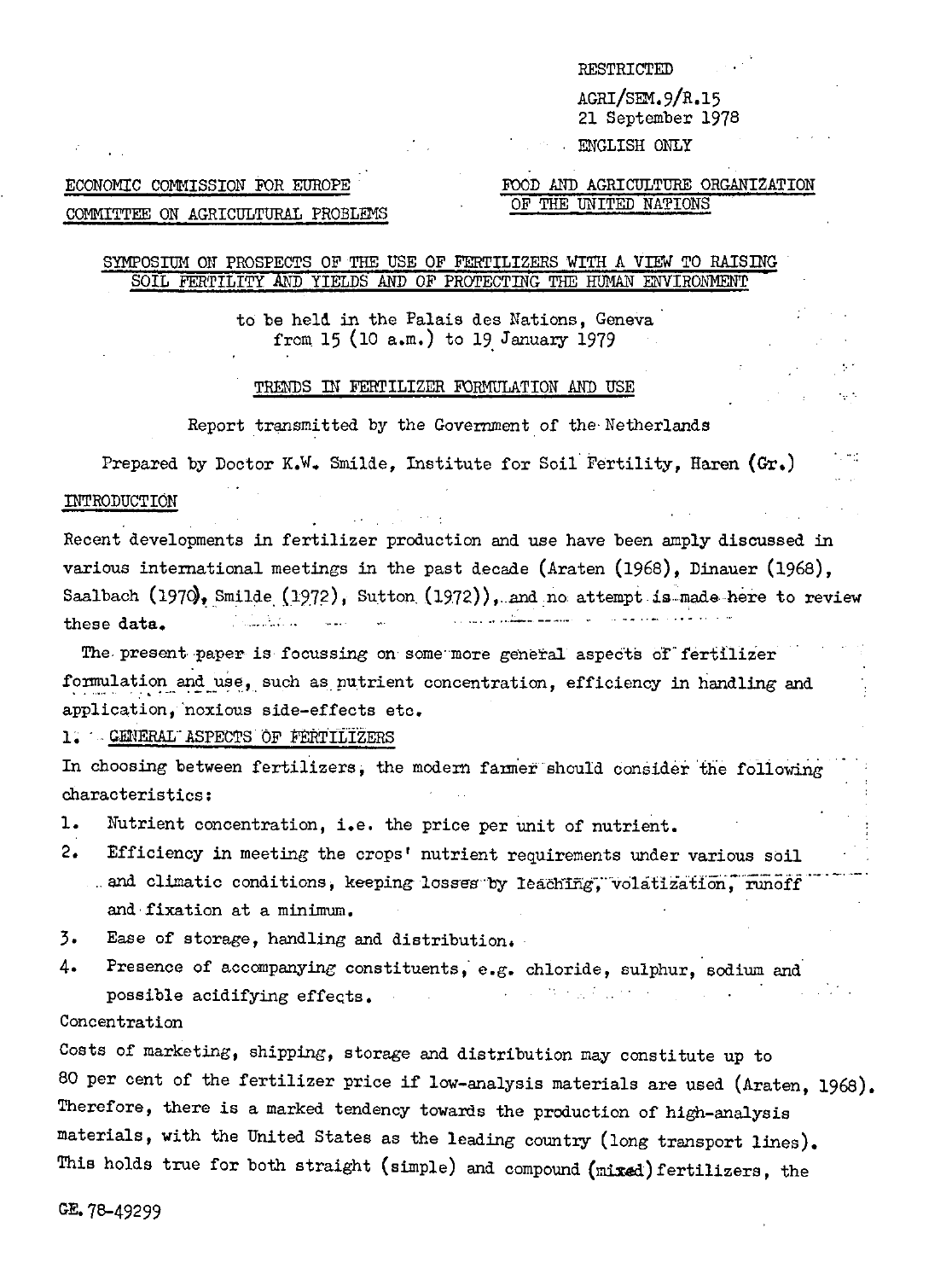AGRI/SEM.9/R.15 page 2

total nutrient concentration of the latter having doubled in the past 25 years. In most developed countries .the use of compound fertilizers has greatly increased, to cut labour costs. a salah salah sa

# Efficiency

Fertilizer efficiency is affected by the time and method of application. Autumn and winter application-of water-soluble materials under conditions conducive to leaching and volatilization of the nitrogen component, or immobilization of the phosphorus component should be avoided. Sy contrast, water-insoluble materials, like some phosphates and lime, may be applied in autumn and winter, especially if granulated.

In cereal growing, there is considerable advantage in splitting high nitrogen rates into a seedbed application and a later top-dressing. • Por instance, the following rates, based on the stock of mineral nitrogen in the soil by the end of February, are recommended in The Netherlands (Table l). On the other hand,

| Table |  |
|-------|--|
|       |  |
|       |  |

# Nitrogen Fertilizer Rates (kg N.ha<sup>-1</sup>), as Based on the Stock of Mineral Nitrogen in the Soil by the End of February

| Стор                              | Seedbed<br>application | Top-dressing                   |         |      |
|-----------------------------------|------------------------|--------------------------------|---------|------|
|                                   |                        | N-stock in soil $(kg.ha^{-1})$ |         |      |
|                                   |                        | $\frac{170}{2}$                | 170-200 | >200 |
| Winter wheat                      | $140 - \text{soil N}$  | 60                             | 30      |      |
| Spring wheat, oats, winter barley | $120 - \text{soil N}$  | 50                             | 30      |      |
| Spring barley                     | $120 - \text{soil N}$  | O                              | Ω       |      |

cereals may dispense with phosphate and potash, provided a compensation is given to more responsive crops in the rotation, usually potatoes.

For row crops like potatoes, maize, and beans, placing the

fertilizer in a Band, preferably  $5.$  cm to "the side and  $2.5$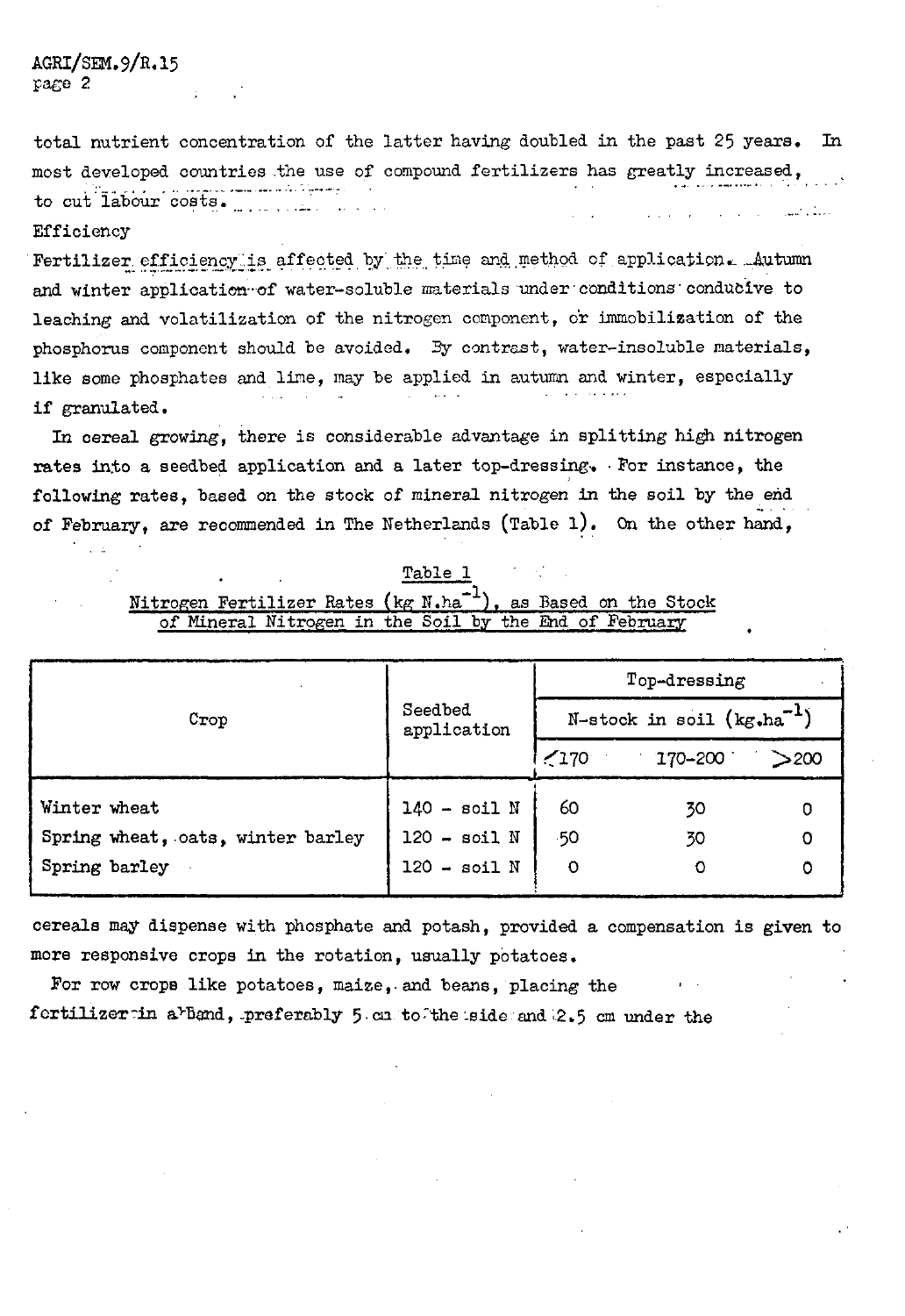seed, has definite advantages over broadcasting, especially so when soil fertility is low and fertilizers are expensive. However, the striking effects obtained for potatoes in the U.K. (Cooke, 1972) are not confirmed by Dutch experimental results. Placing substantial amounts of nitrogen and potassium (compound) fertilizer should be discouraged altogether because of possible damage to young seedlings.

Broadcast fertilizer should normally be ploughed down to a depth where the soil is likely to remain moist, i.e. just under the seedbed. Top-dressing is often at a disadvantage, even for mobile nutrients like nitrogen when subject to volatilization, and is not commonly practised for arable crops other than cereals.

Top-dressing is, of course, common practice on grassland. For early production, nitrogen should be applied as soon as grass starts growing, i.e. in Western Europe when accumulated daily temperatures after 1 January reach a value of about 200°C (Jagtenberg, 1970). Further nitrogen dressings are to be adjusted to grass use and growth rate, the larger amounts being applied in early summer and following cutting, the lesser ones in late summer and after grazing (Van Burg, 1968). On intensive grassland holdings importing concentrated feeds and recycling plant nutrients via the animal faeces, there is virtually no need for phosphate and potash fertilizer.

#### *Granulation*

Granulation of fertilizers is widely practised now, greatly improving the ease of handling and storage of hygroscopic and/or dusty products, but decreasing the initial effectiveness of water-insoluble materials. In general, coarser granules are advantageous for water-soluble and finer granules for water-insoluble materials.

# *Acidifying effects*

All anions neither adsorbed on exchange sites nor taken up by the plant are subject to leaching from the root zone, taking along cations, whenever rainfall exceeds evapotranspiration. The resulting decrease in lime content of the soil and hence in pH, is mitigated by supplying cations (calcium, magnesium, potassium, sodium). The negative effect of the anions is reduced by processes like volatilization (nitrogenous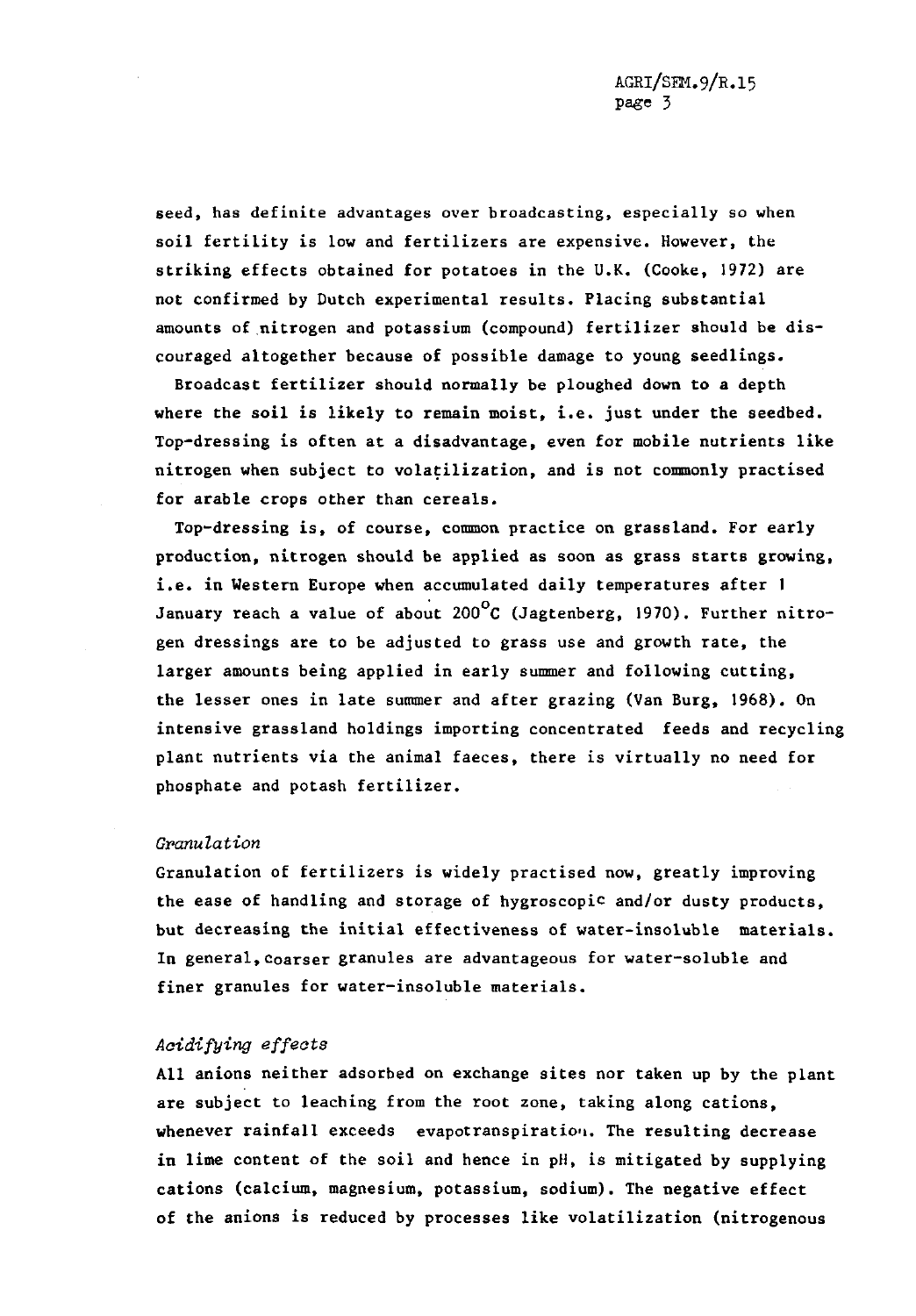materials) and immobilization (phosphates). In general, nitrates and phosphates not accompanied by ammonium, and potassium salts do not acidify the soil. Ammonium  $(NH_{\mu}^+)$ , although adsorbed by cation exchange sites, is readily converted to nitrate under soil conditions of pH, moisture, temperature normal for crop growth- Consequently, it acidifies the soil, particularly so when accompanied by mobile anions like nitrate, sulphate and chloride.

The present trend of substituting high-analysis for low-grade fertilizers entails a relative shortage of bases, eventually leading to soil acidification if used exclusively. The following formula (Sluijsmans, 1966) may be used to calculate the amount of lime (in kg CaO) needed to neutralize the effect of 100 kg of a compound or straight fertilizer:

lime requirement =  $-1.0 \times 2$  CaO - 1.4  $\times 2$  MgO  $Na<sub>2</sub>O + 0.4 \times %R<sub>2</sub>O<sub>5</sub> + 0.7 \times %$  $1.0 \times 7 N$ .

The formula is based on the fact that 100 kg of N, P respectively, combine with 200, 40, 70 and 80 kg of CaO. The coefficients for MgO,  $K_2$ O and Na<sub>2</sub>O reflect the CaO equivalences. It is assumed that the acidifying effect of nitrogen is reduced to 50% as a result of crop uptake.

#### 2. NITROGEN FERTILIZERS

# *Nitrates*

Nitrates are easily lost from the soil by leaching and denitrification. Denitrification is a microbiological process in which, under anaerobic conditions, nitrates  $(NO_3)$  are converted to nitrous oxide  $(NO_2)$  and gaseous nitrogen  $(N_2)$ . As a consequence, nitrate fertilizers are unsuitable for temporarily or permanently water-logged soils (rice). They are at an advantage when used as a top-dressing, particularly on calcareous soils, and also in semi-arid areas where conditions favouring denitrification seldom occur and leaching losses are small. Large dressings worked into the soil just before sowing may damage germinating seedlings as a result of high salt concentrations in a dry top-soil.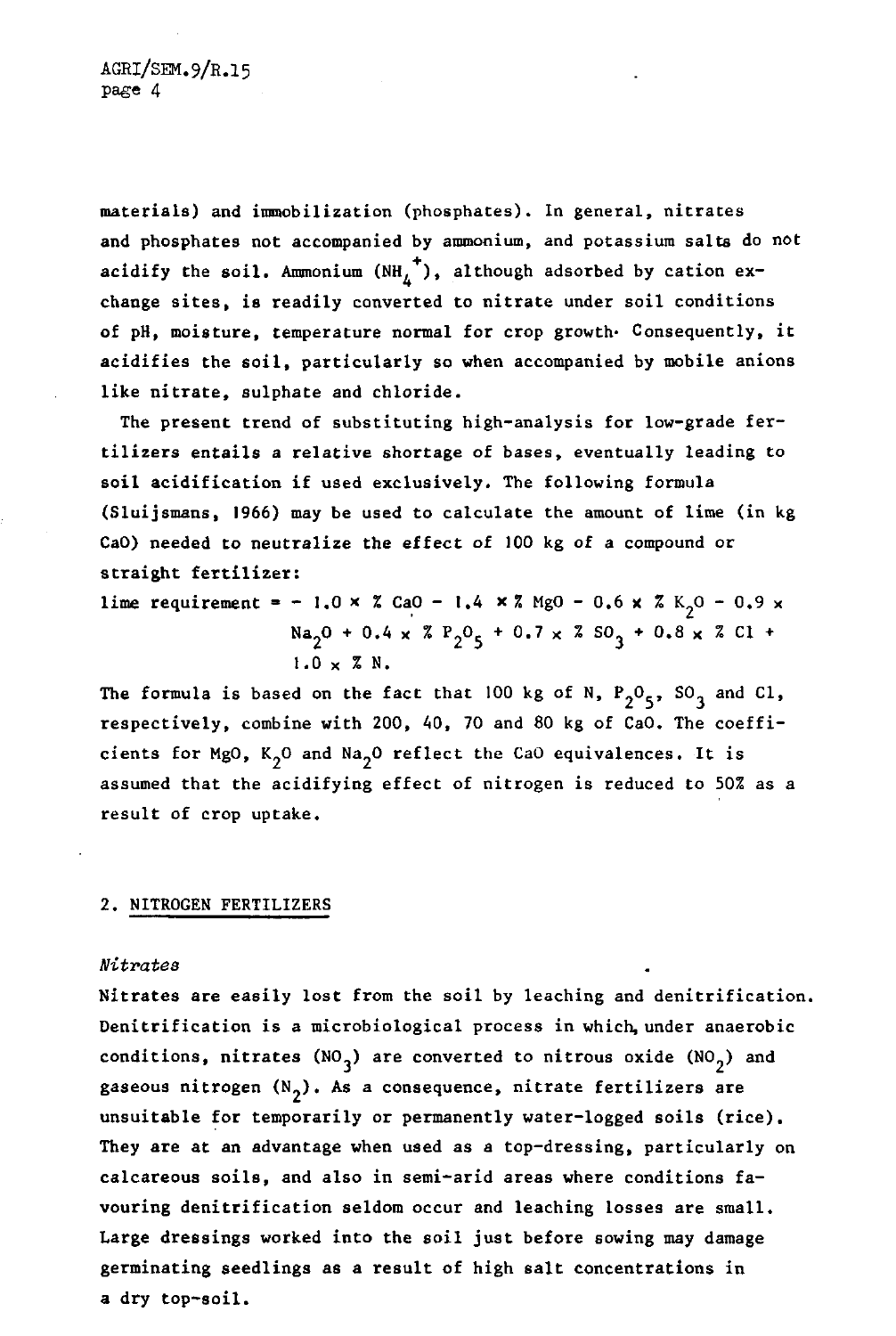Nitrate fertilizers, mainly Chilean nitrate (NaNO<sub>3</sub>; 16% N and 26%) Na) and potassium nitrate (KNO<sub>3</sub>; 14% N and 44% K<sub>2</sub>O), are not widely used, being rather expensive in most countries.

#### *Ammonium forms*

Ammonium salts are subject to volatilization losses as the ammonia (NH<sub>3</sub>) component escapes, mainly occurring when surface-applied on calcareous soils. Ammonium  $(NH_4^+)$  becomes susceptible to leaching, following nitrification by soil bacteria, thus acidifying the soil. Where soil temperatures in winter are not consistently below the threshold for nitrification to occur, application of ammonium-containing fertilizers should be delayed until spring. Nitrification inhibiting chemicals have not fully overcome this problem so far.

Ammonium sulphate ( $(NH_4)_{2}$ , SO<sub>4</sub>; 21% N) has been the most common nitrogen fertilizer for decades. It is now rapidly being replaced by the more concentrated ammonium nitrate (NH<sub>A</sub>NO<sub>3</sub>; 35% N), which is either incorporated in compound fertilizers or used as a (prilled) straight fertilizer. When mixed with limestone, ammonium nitrate is safer to handle and its acidifying effect is partly or completely offset. Ammonium nitrate limestone is the leading nitrogen fertilizer in most developed countries.

#### *Uvea*

Urea (CO(NH<sub>2</sub>)<sub>2</sub>; 46% N), because of its high nitrogen concentration, is becoming increasingly important as a relatively cheap source of nitrogen, not in the least for developing countries. Urea is readily hydrolysed to ammonium carbonate by the enzyme urease, ammonium carbonate easily decomposing to ammonia and carbon dioxide. When worked well into the soil, urea is as effective as other nitrogenous fertilizers. Substantial losses may occur, however, when surface-applied as a top-dressing, particularly in dry weather and on calcareous soils. On grassland, urea effectiveness is variable, depending on temperature and rainfall conditions. Work on urease inhibitors has shown some promising results (Matzel c.s., 1978). Urea placed close to germinating seeds may damage the seedlings as the toxic ammonia is being released.

Urea is the most common material for foliar application of small quantities of nitrogen (top-dressing), but plant tolerance(scorching) is rather low.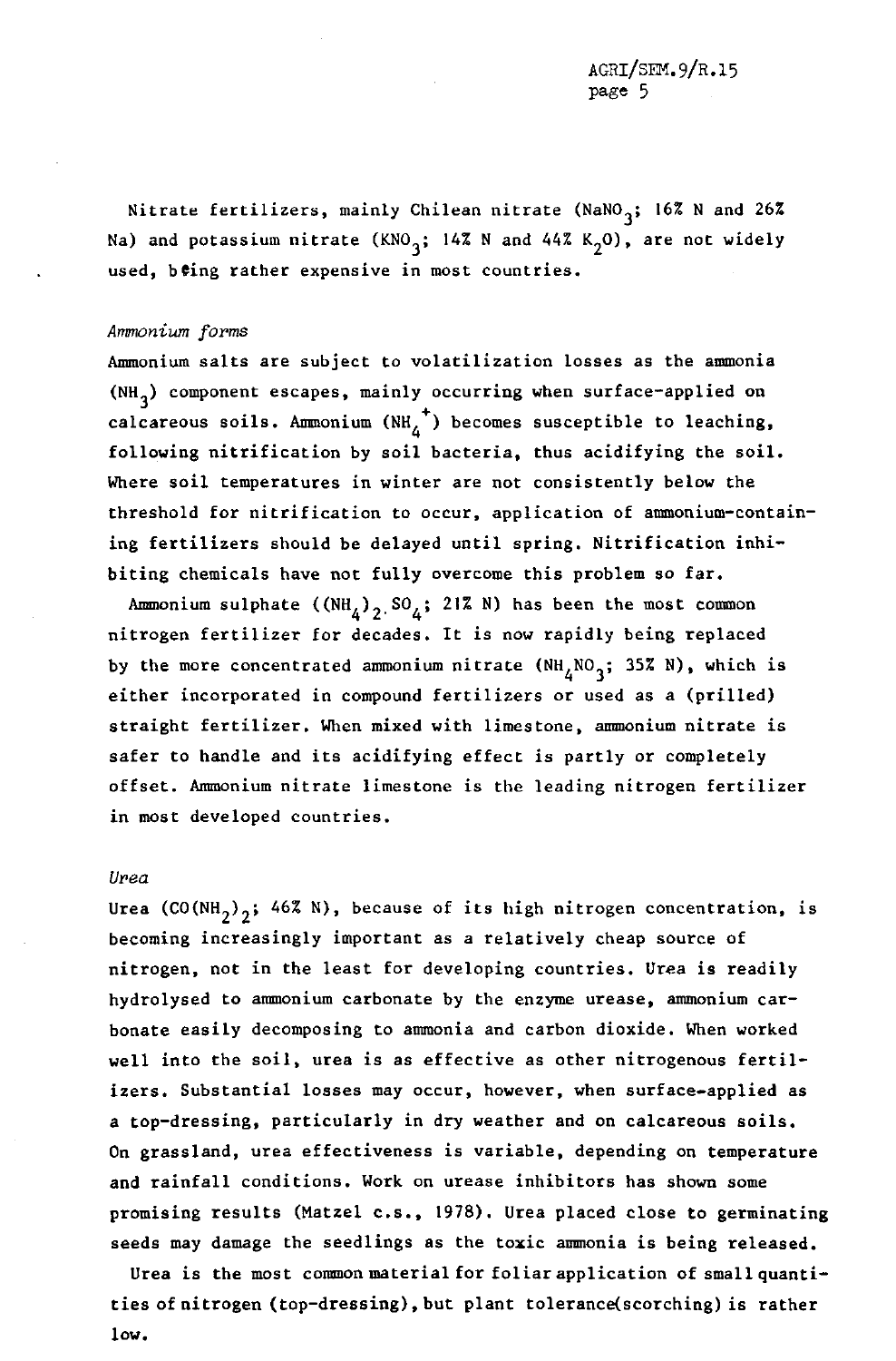## *Liquids*

The following liquids can be distinguished: high-pressure anhydrous ammonia (82% N); low pressure aqueous ammonia (21-29% N), with or without ammonium nitrate and / or urea; non-pressure ammonium nitrate/urea solutions (30-40% N).

Liquids with pressure must be injected into the soil to prevent ammonia losses and, therefore, require heavy and expensive machinery for application and transport. High application costs and other disadvantages such as soil compaction on arable land and sward damage on grassland, may offset the low price of these materials. Trends in the USA have had little impact so far on sales in Western Europe (with the exception of Denmark), accounting for only some 5 per cent of the total nitrogen fertilizer consumption.

Non-pressure solutions, to which fungicides and herbicides may be added, are easy to handle, by pumping, and to distribute evenly in the field. Application presents no special problems, but the spraying equipment is subject to corrosion.

Nitrogenous solutions, if properly incorporated into the soil, perform similar to corresponding solids. If placed close to germinating seeds, they may induce ammonia toxicity in sprouts or young seedlings.

### *Slow-release materials*

With the present fertilizers it is difficult to meet the plant's nitrogen requirements over a long period by one single dressing. High salt concentrations in the soil, resulting from heavy dressings, easily damage crops at the seedling stage. On the other hand, leaching and denitrification may induce deficiencies. To meet these shortcomings, slowly dissolving or decomposing nitrogenous fertilizers have been manufactured as substitutes for the conventional watersoluble materials.

Various processes may be adopted to attain slow-release characteristics: chemical, by condensing urea with various aldehydes (ureaform, crotonylidene diurea, isobutylidene diurea), or developing inorganic materials of low solubility (magnesium ammonium phosphate); physical, by coating fertilizer granules (sulphur-coated urea).

In general, the nitrogen release pattern of the urea condensation products is difficult to predict, being dependent on soil temperature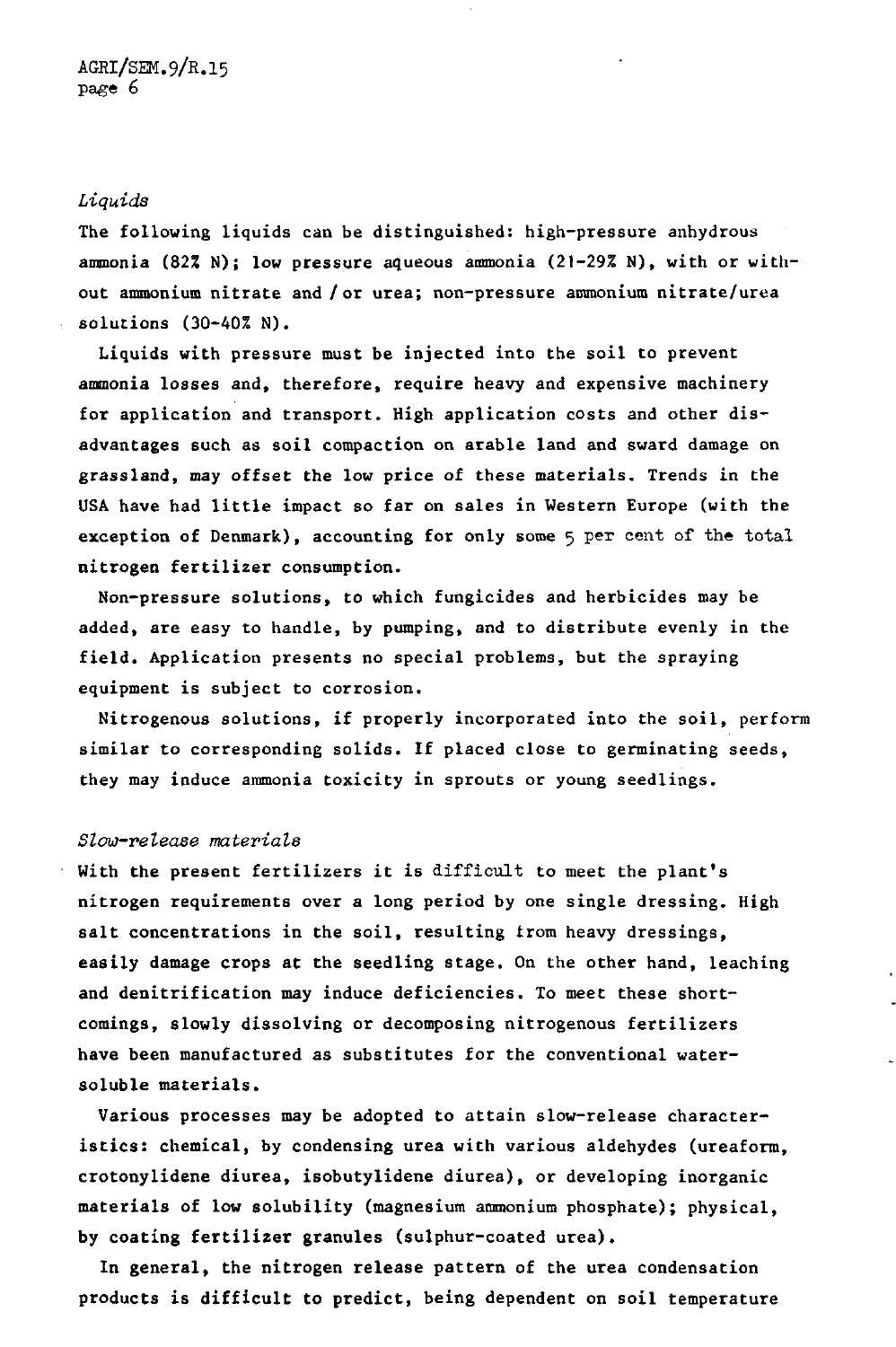moisture and pH. Sulphur-coated urea performance in ornamentals and on turf and commercial swards justifies further experimentation in arable crops. At present, however, the non-competitive price of this product precludes a more universal use, the more so as the efficiency of conventional fertilizers may still be improved by choosing proper application times and rates.

#### 3. PHOSPHATE FERTILIZERS

#### *Water-soluble forms*

 $\bar{\mathbb{D}}$ 

Water solubility is a main characteristic of phosphate fertilizers, affecting both time and method of application. Water-soluble phosphates should be applied shortly before sowing to ensure a quick start of the crop. A small amount of"starter"fertilizer is even profitable on soils with a sufficiently high phosphate status, to overcome relative shortages occurring at low soil temperatures in spring. Crops with shallow root systems, like potatoes, are highly responsive to watersoluble phosphate. It is also at an advantage when drilled in bands near the seed in order to reduce contact and reaction with phosphate bonding sites (adsorption, precipitation) in the soil.

Water-soluble phosphates are essentially monocalcium and ammonium phosphates. Superphosphate  $(Ca(H_2PO_A)_{2}$ . CaSO<sub>4</sub>; 18-22% P<sub>2</sub>O<sub>5</sub>) is a lowanalysis phosphate fertilizer and an important source of sulphur as a plant nutrient, as opposed to concentrated (triple) superphosphate  $(Ca(H_2PO_A)_{2}; 46-47% P_{2}O_5)$ . Ammoniation of phosphoric acid produces monoammonium phosphate (MAP:  $NH_{\Delta}H_2PO_L$ ; 11-12.5% N, 48-51% P<sub>2</sub>O<sub>5</sub>) and diammonium phosphate (DAP:  $(NH_A)$ , H PO<sub>4</sub>; 16-18% N, 46-48% P<sub>2</sub>O<sub>5</sub>). In Western Europe MAP and DAP mainly serve as ingredients for solid compound fertilizers, but in the USA, and in some developing countries as well, these materials are widely used straight. Ammonium phosphates placed too near germinating seeds may be harmful as a result of ammonia toxicity.

The latest product, ammonium polyphosphate (APP; 15% N, 62% P<sub>2</sub>O<sub>5</sub>), made by ammoniation of "superphosphoric" acid, contains ammonium orthophosphates  $(H_3 PO_4)$ , pyrophosphates  $(H_4 P_2 O_7)$  and smaller amounts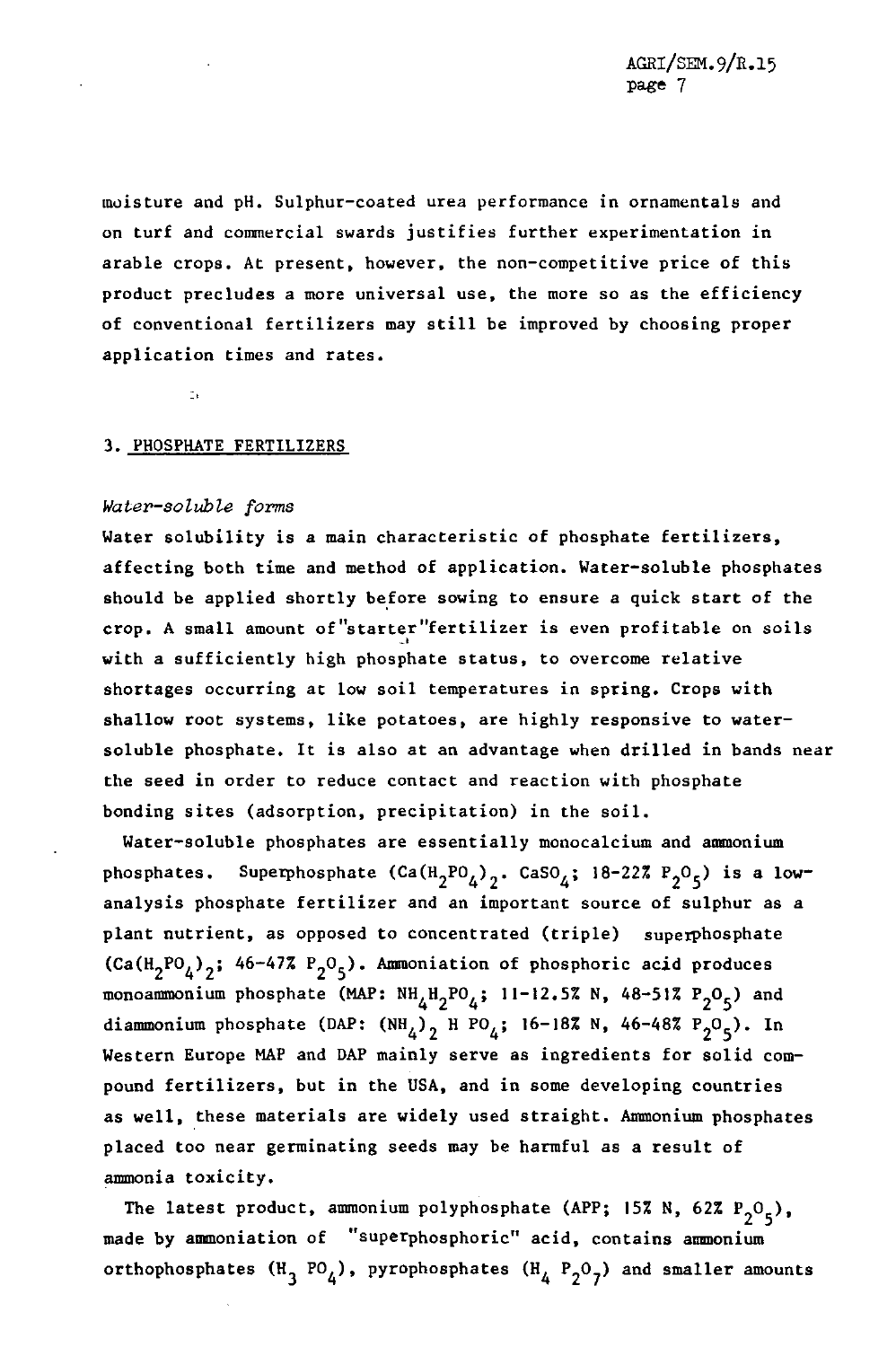AGRI/SEM.9/R.15 page 8

of higher condensed phosphates  $(H_5P_3O_{10})$ . It is an important constituent of liquid compound fertilizers and an effective carrier of micronutrient metals (by chelation).

# *Citric acid- and ammonium citrate-soluble forms*

Citric acid-soluble phosphates of low water-solubility should be broadcast, and mixed properly with the soil well before sowing to obtain maximum effectiveness. They are best used in long-season crops, when immediate action of phosphate is less important, and on (slightly) acid soils.

Dicalcium phosphate (CaHPO<sub>4</sub>. 2H<sub>2</sub>O; 40% P<sub>2</sub>O<sub>5</sub>) as a fine, evenly distributed powder, to maximize contact with the soil, may perform like water-soluble phosphates. When granulated, used straight or as a constituent of compound fertilizers, the rate of phosphate release may be too slow to satisfy crops that need a quick start.

Basic or Thomas slag (10-22%  $P^0$ <sub>2</sub>) is a by-product of the steel industry. For the material to be most effective it should be finely ground and contain at least 80% of its phosphate in a citric acidsoluble form (Cooke, 1972). Recently, small granules of basic slag, with or without added potassium salts, have been manufactured, greatly improving the ease of spreading. The small granules are reported to easily decompose in moist soils. Apart from supplying phosphate, basic slag is an effective liming material (35% CaO). The availability to plants of the main other constituents, magnesium, and manganese, is rather limited.

The most promising water-insoluble phosphate fertilizer has been found to be Rhenania-phosphate (CaNaPO<sub> $\Lambda$ </sub>.Ca<sub>2</sub>SiO<sub> $\Lambda$ </sub>; 28-30% ammonium citrate-soluble  $P_0 O_5$ , obtained by sintering rock phosphate with sodium carbonate and silica. Apart from phosphate it contains 40% CaO, 17% Na<sub>2</sub>0 and 9% SiO<sub>2</sub>. Rhenania-phosphate combines the quick action of water-soluble phosphates with a prolonged resistance to immobilization and may, therefore, be used on a wide range of soils (Fig. 1, after Schmitt (1969)). On P-fixing latosols, Rhenania-phosphate proved clearly superior to superphosphate (Werner, 1975). The silica contained in Rhenania-phosphate probably plays an important part in competing with phosphorus for bonding sites.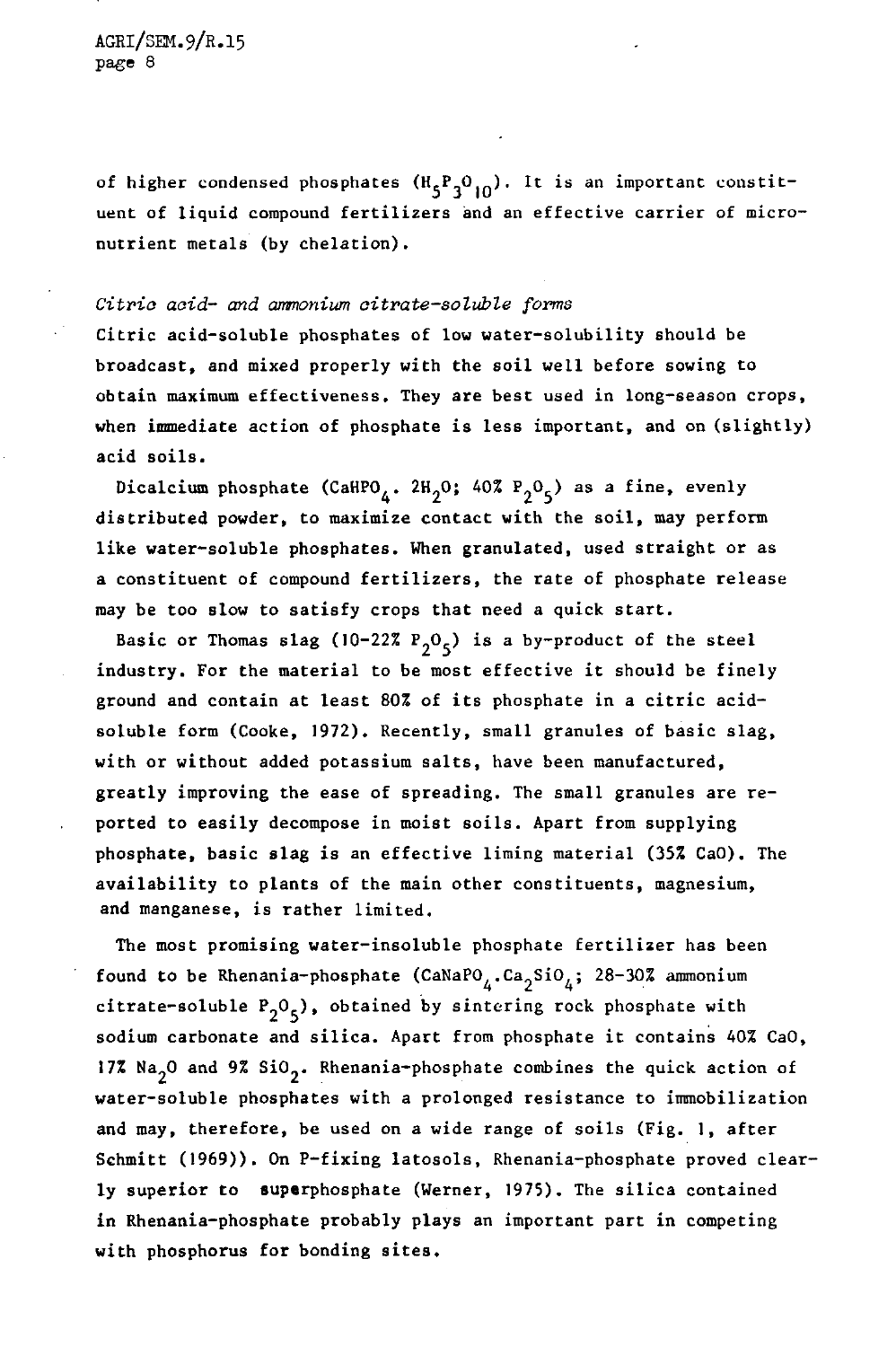#### *Rau forms*

Rock phosphates, i.e. the untreated raw phosphate minerals, are totally insoluble in water, and there is no proper chemical test to assess their agricultural value. The degree of dissolution in 2% formic acid may be used as a rough distinction between "soft" and "hard" types. Only when finely ground, and under moist acid (pH <5.5) soil conditions conducive to rapid weathering, rock phosphates prove effective fertilizers. In the humid tropics they are widely used for perennial crops, e.g. Christmas Island Rock Phosphate in oil palm, rubber etc. On strongly P-fixing tropical soils rock phosphates, as slow-acting fertilizers, have certain advantages over water-soluble phosphates that are rapidly immobilized.

# 4. POTASH FERTILIZERS

Almost all potash fertilizers are water-soluble and equally effective in supplying potassium. Their overall effect, however, depends on the accompanying ions, i.e. magnesium, sodium, and chloride.

#### *Chlorides*

Potassium chloride (muriate of potash), the most common fertilizer, consists of a mixture of sodium and potassium chloride. The lower grade mixtures (KCl - 20% K<sub>2</sub>O and KCl - 40% K<sub>2</sub>O), containing substantial amounts of sodium and chloride relative to potassium (Table 2), are only suitable for crops benefiting from sodium and-tolerant of chloride (sugar beets). They are not recommended for crops like potatoes and tobacco, chloride adversely affecting tuber (starch content) and leaf (burning) quality, respectively.

| л<br><b>D</b> L |  |
|-----------------|--|
|                 |  |

|        | KC1  | NaC1 | $K_{2}$ O | Na <sub>2</sub> O | c <sub>1</sub> |
|--------|------|------|-----------|-------------------|----------------|
| KC1-20 | 31.5 | 56.8 | 20.9      | 30.1              | 50             |
| KC1-40 | 64.4 | 32.7 | 40.0      | 17.3              | 50             |
| KC1-60 | 96.0 | 3.5  | 60.2      | 1.9               | 48             |

# Grades of Potassium Chloride, Contents as Percentages.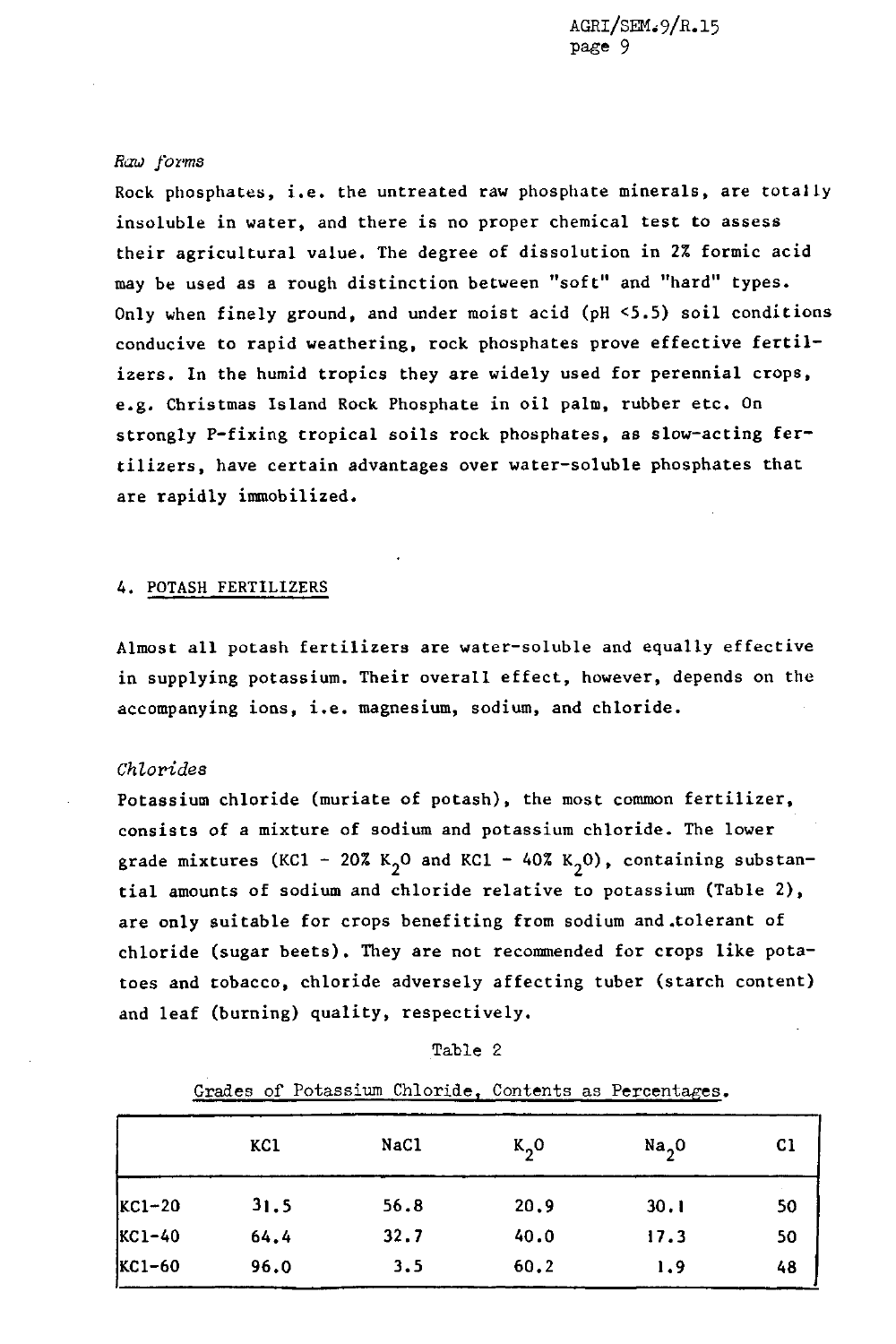High analysis potassium chloride (KCl-60% K<sub>2</sub>O) is the more universal potash fertilizer nowadays. Although it contains less chloride per unit of potash than the lower grade materials, there is some advantage in applying it in autumn or winter to enable the chloride to be leached from the rooting zone. Losses of potassium, though only occurring on very sandy soils', have to be compensated for.

#### *Non-ahlorides*

Some farmers prefer non-chloride potash fertilizers, like potassium sulphate  $(K_2SO_4; 50\% K_2O)$  or potassium magnesium sulphate  $(K_2SO_4, Mg)$ SO<sub> $\Lambda$ </sub>; 25-36% K<sub>2</sub>O, 8-14% MgO), to potassium chloride. Potassium nitrate (p.5) is only used in horticulture. For arable crops, with the notable exception of tobacco, it may be argued whether the preference for nonchloride fertilizers is justified. As to the magnesium component, cheaper sources than potassium magnesium sulphate, e.g. ammonium nitrate magnesium limestone (23% MgO) and kieserite  $(MgSO_4,H_2O; 27%$ MgO), are usually available. An alternative is Epsom Salt  $(MgSO_{\Lambda})$ . 7 H<sub>2</sub>O; 16% MgO), used in acute cases as a foliar spray.

Potassium metaphosphate (KPO<sub>3</sub>; 58% P<sub>2</sub>O<sub>5</sub>, 37% K<sub>2</sub>O), as a new nonchloride, slow-acting potassium fertilizer, is worth mentioning. It is almost insoluble in water, slowly releasing its nutrients upon hydrolysis, which protects potassium from leaching and also prevents damage to germinating seeds. It is mainly used in ornamental (container-grown) crops.

#### 5. COMPOUND FERTILIZERS

# *Solids*

Compound fertilizers contain two or all three major plant nutrients nitrogen, phosphorus and potassium. Some are obtained by simply mixing straight fertilizers mechanically, according to the farmer's orders. Outside the USA this "bulk blending" is not widely practised, however. Farm mixing should be discouraged because of nutrient losses and risks involved in injudicious handling. More general, compound fertilizers are chemically manufactured, each granule having the same chemical composition.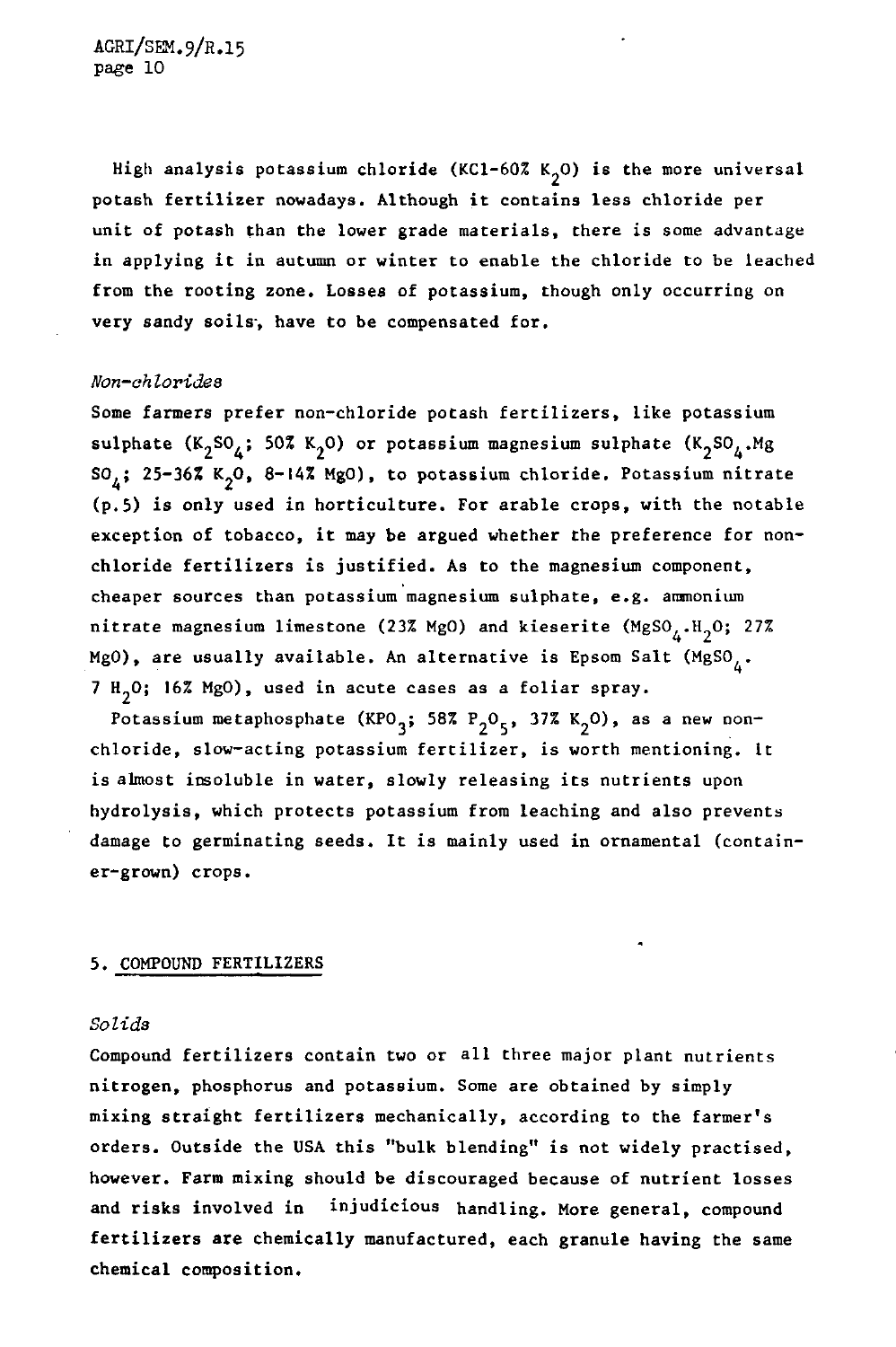In making compound fertilizers, there is a marked trend of substituting high-analysis materials (ammonium nitrate, urea, mono- and diammonium phosphates, high-grade potassium salts) for low-grade products (ammonium nitrate limestone, normal superphosphate, crude potash salts). It is emphasized again (p.4 ) that frequent use of compound fertilizers low in bases like calcium and magnesium leads to soil acidification.

In the author's opinion the water-soluble nitrogen contained in compound fertilizers is only compatible with water-soluble phosphate. This is because all (water-soluble) nitrogenous fertilizers are to be given shortly before sowing, and water-insoluble phosphate incorporated in them would act too slowly. Along similar lines it can be reasoned that chloride-susceptible crops respond best to low-chloride compound fertilizers.

# *Liquids*

Liquid mixed fertilizers are not widely used as yet, except in the USA where consumption comprises about 12% of the total fertilizer tonnage. They are mainly made from ammonium polyphosphate, urea/ ammonium nitrate and potassium chloride solutions. The advantages of liquid fertilizers have already been outlined on p.6 . On the other hand, liquid mixtures are more expensive and less concentrated than corresponding solids (30% versus 50%). Moreover, they are corrosive and need special equipment for distribution and storage. Recently, "suspension" fertilizers have been introduced consisting of saturated solutions stabilized by the addition of clay. They are more concentrated than liquid mixtures but less easy to handle.

#### 6. LIMING MATERIALS

Common liming materials are: ground limestone or chalk  $(CaCO<sub>3</sub>; 50%$  CaO) and ground magnesium (dolomitic) limestone, a mixture of calcium and magnesium carbonate, containing 5 to 20 per cent MgO. On sandy soils, that need regular liming, dolomiticlimestone is the most appropriate material to prevent magnesium deficiency. Limestone is more convenient in handling than burnt or quick lime (CaO-85%) and hydrated or slaked lime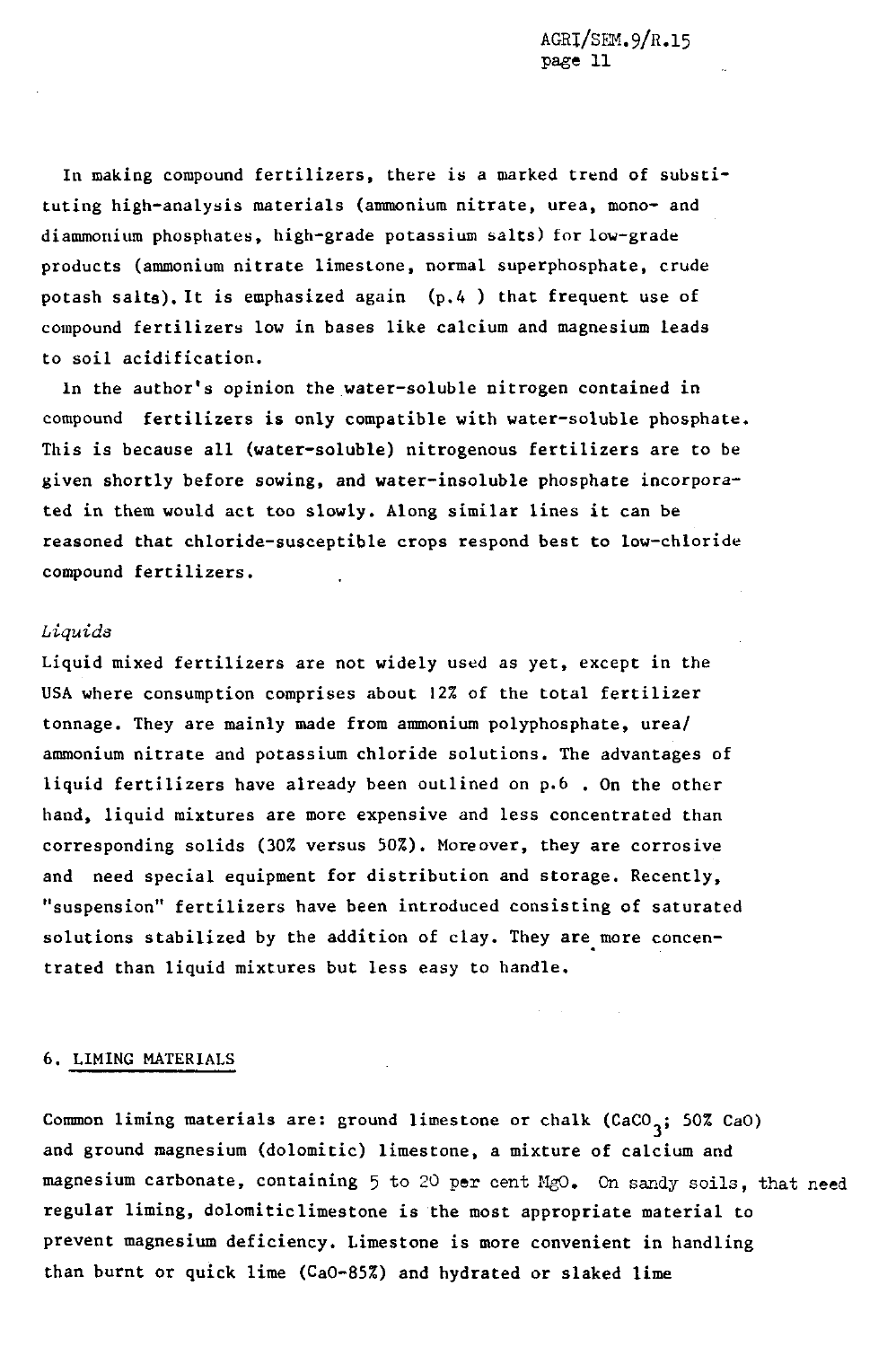(Ca(OH)<sub>2</sub>; 70% CaO). It should be finely ground to ensure quick action, for instance for acid-sensitive crops given corrective dressings. For maintenance dressings, when quick action is not necessary, granulated products may be used. They are easier to spread than powdery materials and do not drift in wind.

#### 7. MICRONUTRIENT FERTILIZERS

It is often claimed that exclusive use of high-analysis fertilizers entails potential deficiencies of micronutrients, sulphur and sodium. In the author's opinion there is insufficient evidence to sustain this view, at least for the densely populated, industrialized areas in Western Europe where industrial emmision (sulphur) and increasing use of animal and domestic wastes preclude large-scale deficiencies. The benefit of maintenance dressings of micronutrients, often advertised as a special advantage of multinutrient compound fertilizers, may be questioned, also with a view to pollution of the environment. Of course, micronutrient deficiencies, if found to occur, should be controlled, but only by application of the nutrient in question.

Application of micronutrients alone,either by foliar spray or soil dressing, is time-consuming if other fertilizers are to be given separately. Moreover, even distribution of soil-applied materials is often a problem as the amounts used are small. For these reasons incorporation in nitrogen (-containing) fertilizers presents definite advantages. Possible carriers are: ammonium nitrate (copper), ammonium polyphosphate (zinc and iron), monoammonium phosphate (manganese) and various nitrogenous solutions. In Western Europe experience with these materials is scarce, and conventional (straight) micronutrient fertilizers are still widely being used.

#### SUMMARY AND CONCLUSIONS

Trends in fertilizer formulation and use were discussed.

The marked tendency of substituting high-analysis for low-analysis materials in manufacturing fertilizers is likely to continue. It is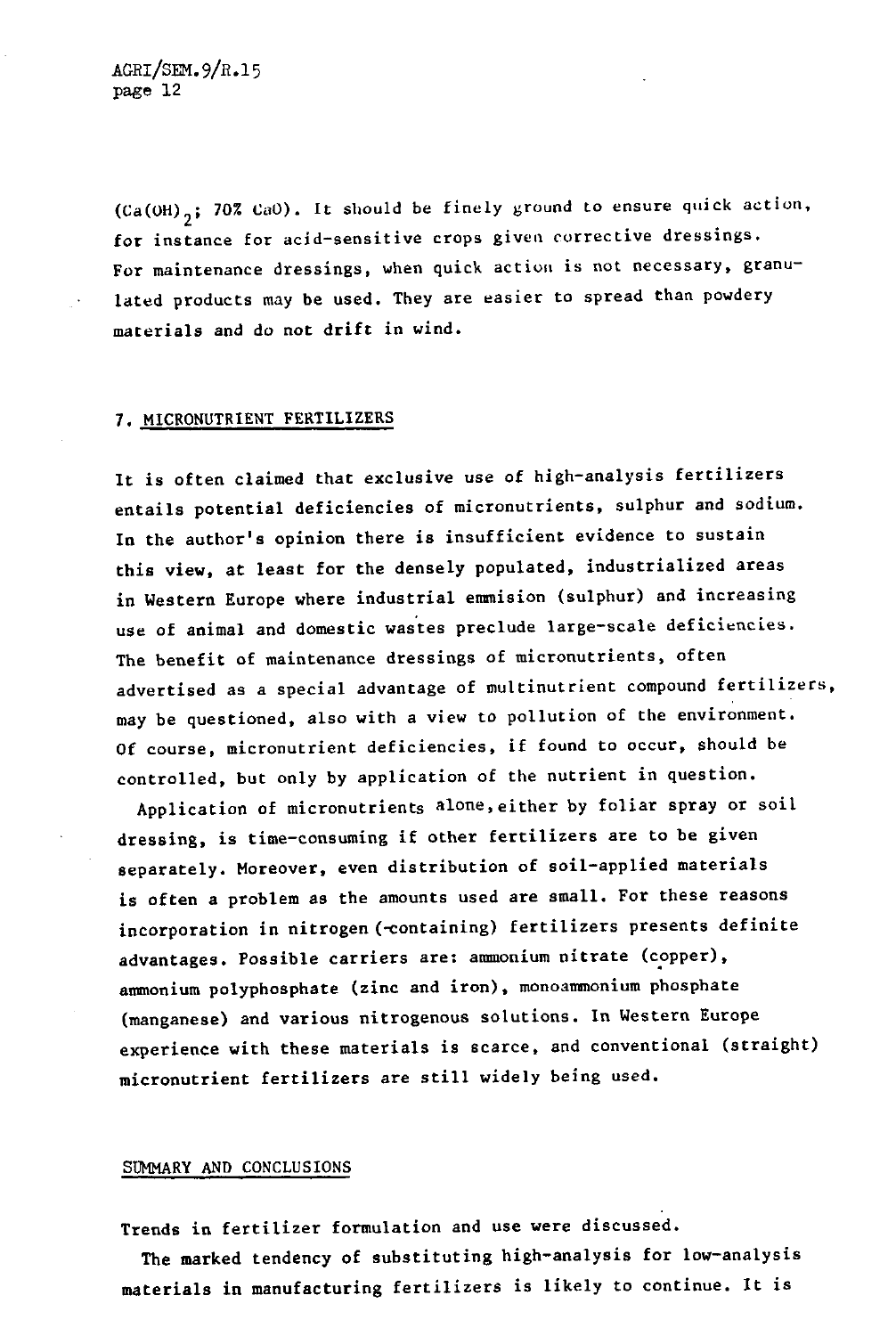also expected that the use of compound fertilizers will further expand at the expense of straight fertilizers and that liquid fertilizers will gain in popularity.

Further research on fertilizers resistant to leaching, volatilization and immobilization is needed.

The efficiency of conventional fertilizers may still be improved by choosing the right time and method of application and selecting the proper fertilizer to suit soil type, crop and climatic conditions.

Exclusive use of high-analysis (compound) fertilizers entails lime losses that should be compensated for but tend to be neglected.

Indiscriminate use of multinutrient (micronutrients-containing) compound fertilizers seems wasteful, and hazardous from the viewpoint of environmental protection.

Recent developments in micronutrient carriers in the USA warrant more extensive application of such materials in Western Europe.

#### REFERENCES

- Araten, Y. (1968). New fertiliser materials. Centre Int. des Engrais Chim. Zurich.
- Burg, P.F.J, van (1968). Neth. Nitrogen Tech. Bull. 6, 45 pp.
- Cooke, C.W. (1972). Fertilizing for maximum yield. Crosby Lockwood & Son, London.
- Dinauer, R.C. (1968). Changing patterns in fertilizer use. Proc. Symp. Soil Sei. Soc. Am., Chicago.
- Matzel, W., Heber, R., Ackermann, W. and Teske, W. (1978). Arch. Acker u. Pflanzenbau u. Bodenk. 22, 185-191.
- Saalbach, E. (1970). FAO Symp. on economic and agronomic aspects of new forms of fertilizers and techniques in their application, Geneva. Schmitt, L. (1969). Landwirtsch.Forsch. 22, 109-115.

Sluijsmans, C.M.J. (1966). Agri Digest 8, 10-16.

Smilde, K.W. (1972). Proc. Fert. Soc. London 126, 51 pp.

- Sutton, C.D. (1972). Proc. VII Fertilizer World Congr. Centre Int. Engrais Chim. (CIEC), Vienna, 233-240.
- Werner, W. (1975). III Scient. and Techn. Conference on Fertilizers and Fertilizer Application, Varna, 26-28.5.